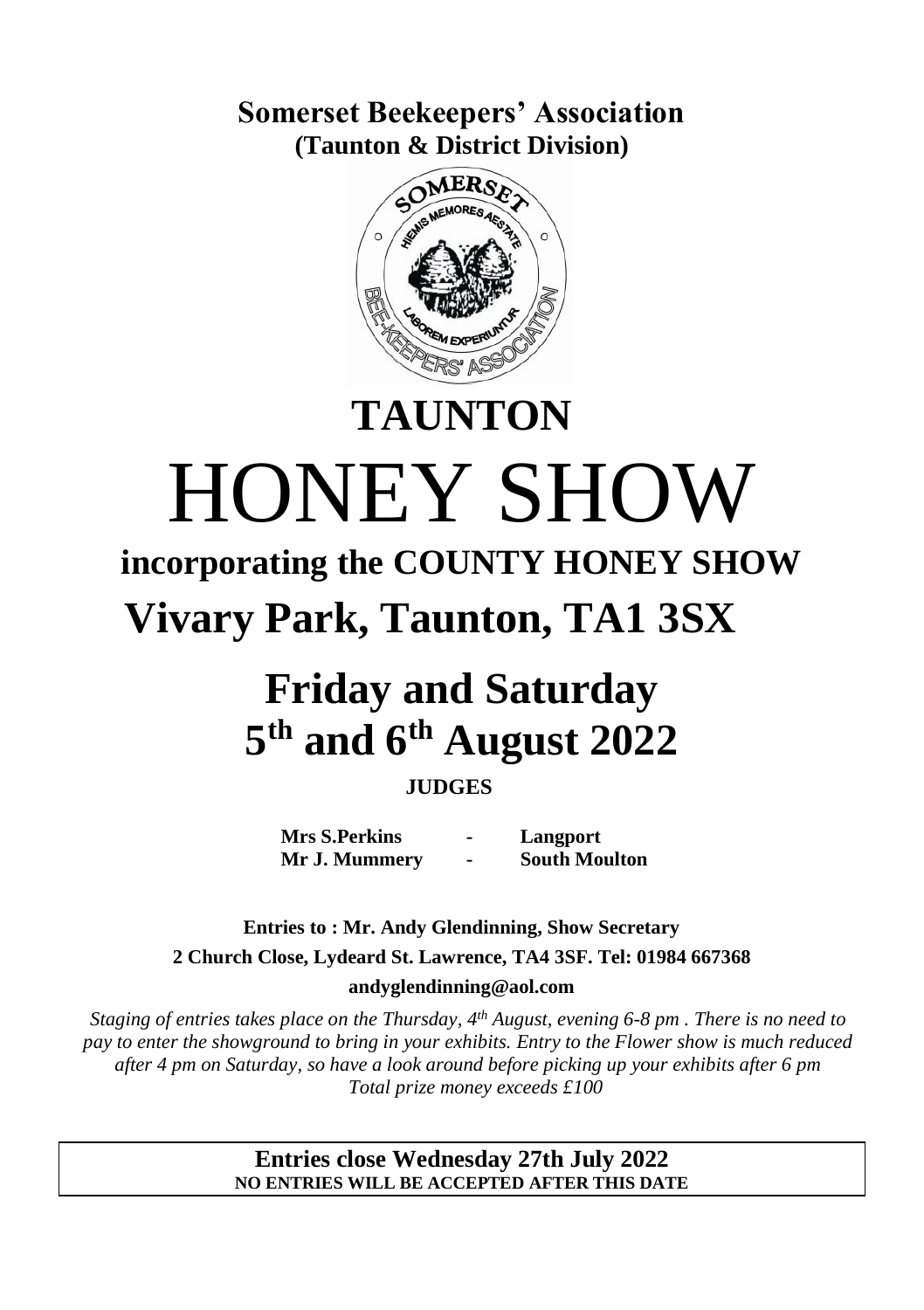## **SOMERSET COUNTY AND TAUNTON DIVISION**

#### **2022 Cups and Awards** *(winners for 2019)*

#### **County Cups**

**(Award open to any BBKA full member, Cup/Trophy only awarded to a SBKA Full Member)**

**Jubilee Cup**

Winner for most points Classes 1 to 16 inclusive. *(2019 Winner: J Roberts)*

**Miss M.D.Bindley Cup** Winner of Class 2, Medium Honey. *(2019 Winner: A. Nelson)*

**Terry Arnold Perpetual Challenge Trophy** Winner for most point Classes 19 to 22 incl. *(2018 Winner: R. Fox)*

**The Duffin Challenge Trophy** Winner of Class 12, Cake of Beeswax. *(2019 Winner: J Roberts)*

**The Clifford Langford Award for Mead** Winner for most points Classes 8 and 9. *(2019 Winner: M. Adams)*

#### **Taunton Cups**

**Stoker Perpetual Challenge Trophy** TBKA Winner for most points in the show, Classes 1 to 41 incl. *(2019 Winner: S.J & J.A Gammon)*

**Taunton Honey Show Plate** TBKA Winner for most points in Classes 32 to 41, Section 2 incl. *(2019 Winner: D. Pearce)*

**Priscott Perpetual Skep plate** TBKA Runner-up for most points in Classes 32 to 41, Section 2 incl. *(2019 Winner: M. North)*

**Taunton Perpetual Challenge Trophy** TBKA Winner for most points in Classes 12, 25, 26, 28, 29. *(2019 Winner: SJ & JA Gammon)*

**Pat Barter Perpetual Silver Cup** TBKA Winner for most points Classes 1 to 7 incl. *(2019 Winner: J. Roberts)*

**Andy Coles Memorial Trophy for Mead** TBKA Winner for most points classes 8 and 9. *(2019 Winner: M. Adams)*

**The Tom Tucker Trophy for Cookery** TBKA Winner for most points Classes 19 to 22 incl. (2019 Winner : R. Fox)

**The Downes Perpetual Cup** TBKA Winner for most points in classes 21 and 22. (2019 Winner: R. Fox)

**W.Elmsall Perpetual Observation Hive Trophy** TBKA Winner of Class 17, Observation Hive. *(2018 Winner: TBKA)*

**r Gammon Perpetual Novice Trophy** SBKA Winner of Class 18, Novice. (2019 Winner: B. Muckett)

**Taunton Honey Show Perpetual Trophy** TBKA Winner of Class 36, Soft Set Honey*. (2019 Winner: D.Pearce)*

**Sally Bennett Trophy** TBKA Winner for most points Classes 37 and 40, wax. *(2019 Winner: M. North)*

**John Spiller Mascot** TBKA Winner for Best Exhibit in Section 2 (Classes 32 to 41). *(2019 Winner: D. Pearce)*

#### **Blue Ribbon**

(only awarded if over 100 class exhibits) Winner for the Best Exhibit in the Show. (2019 Winner: J. Roberts)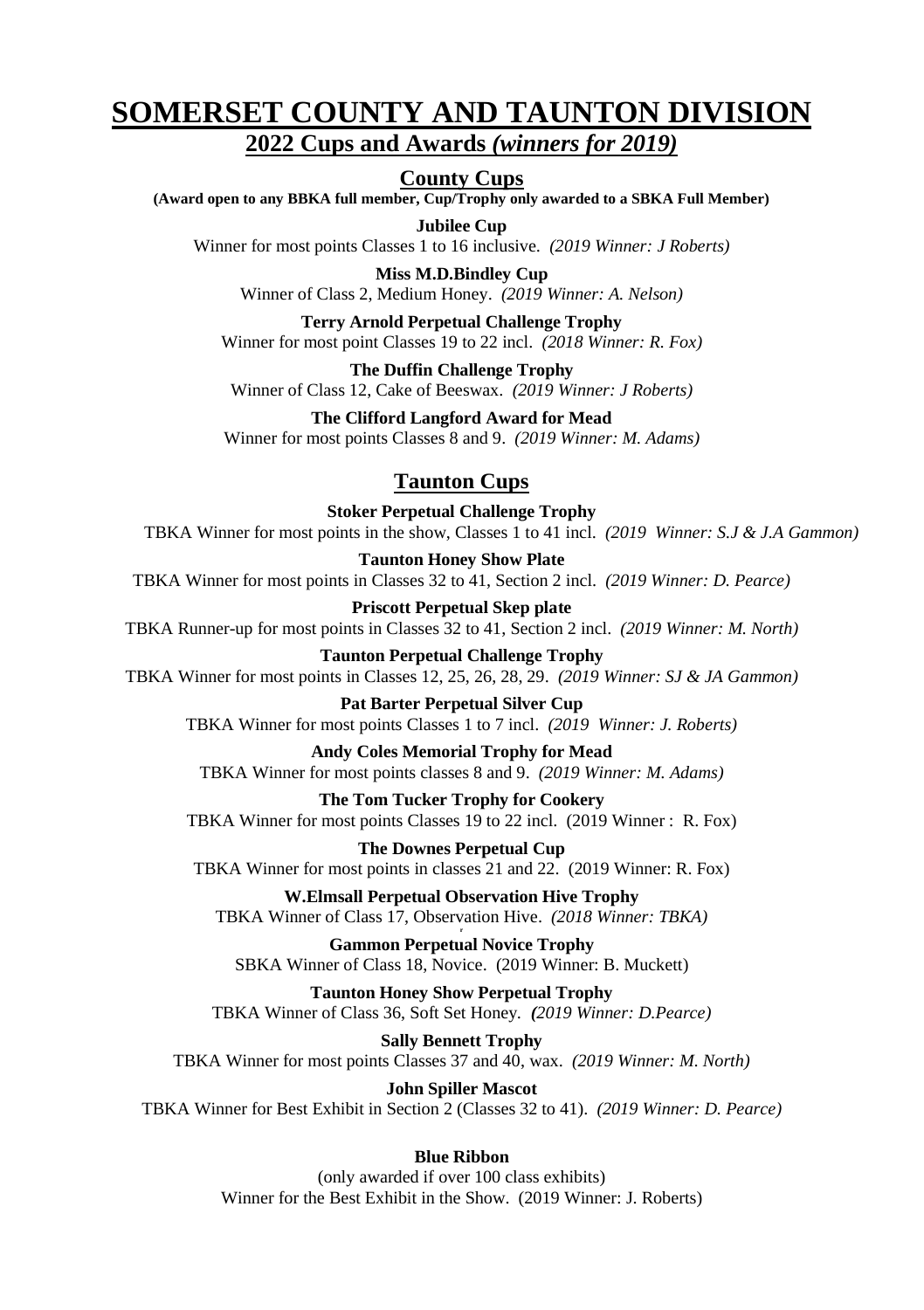#### **Schedule of Classes**

|                     | <b>Section 1 Open to all BBKA Full Members</b>                                                                                                                                                                                                                                                                                                                   |  |
|---------------------|------------------------------------------------------------------------------------------------------------------------------------------------------------------------------------------------------------------------------------------------------------------------------------------------------------------------------------------------------------------|--|
| Class 1             | Two 1lb jars of Light Honey                                                                                                                                                                                                                                                                                                                                      |  |
| Class <sub>2</sub>  | Two 1lb jars of Medium Honey                                                                                                                                                                                                                                                                                                                                     |  |
| Class 3             | Two 1lb jars of Dark Honey                                                                                                                                                                                                                                                                                                                                       |  |
| Class 4             | Two 11b jars of Naturally Crystallised (not stirred) Honey                                                                                                                                                                                                                                                                                                       |  |
| Class 5             | Two 1lb jars of Soft Set Honey                                                                                                                                                                                                                                                                                                                                   |  |
| Class <sub>6</sub>  | Two 1lb jars of Heather Honey                                                                                                                                                                                                                                                                                                                                    |  |
| Class <sub>7</sub>  | Three 1lb jars of Honey labelled for sale - any combination                                                                                                                                                                                                                                                                                                      |  |
| Class 8             | One bottle Dry Mead                                                                                                                                                                                                                                                                                                                                              |  |
| Class 9             | One bottle Sweet Mead                                                                                                                                                                                                                                                                                                                                            |  |
| Class 10            | 1 jar of liquid gold honey – to be judged solely on taste and aroma                                                                                                                                                                                                                                                                                              |  |
| Class 11            | One Shallow Comb of Honey suitable for extracting                                                                                                                                                                                                                                                                                                                |  |
| Class 12            | One Cake of Wax (not less than 10oz)                                                                                                                                                                                                                                                                                                                             |  |
| Class 13            | Composite of any four of the following: 1lb jar of Light Honey; 8oz Jar of<br>Pollen;1lb jar of Medium or Dark Honey; 1 Dipped Candle;1lb jar of<br>Naturally Crystallized or Soft Set Honey; Single standard container of Cut<br>Comb; 1 Section, round or square; 5 Wax Blocks (approx. 1oz each); 1<br>Shallow Comb for extracting; 1lb jar of Heather Honey. |  |
| Class 14            | Embroidery/water colour/model/drawing etc. on a beekeeping theme, not<br>to exceed 2ft x 2ft                                                                                                                                                                                                                                                                     |  |
| Class 15            | Any other artistic/decorative exhibit made or produced by the beekeeper<br>and relating to beekeeping, not to exceed 2ft x 2ft (can be wooden, metal<br>etc.)                                                                                                                                                                                                    |  |
| Class 16            | Observation Hive: Showing bees for educational purposes (with tunnel for<br>bees to fly)                                                                                                                                                                                                                                                                         |  |
| Class 17            | Two 1lb jars of identical honey. Any type. To be judged by the public<br>including tasting. (Both jars may be used). No points. Prize money and<br>cards only                                                                                                                                                                                                    |  |
| Class 18            | Novice one 1lb jar of honey. Any type. (Winner gets free entry to National<br>Honey Show.)                                                                                                                                                                                                                                                                       |  |
| Class 19            | Ginger Flapjacks (see recipe on following pages)                                                                                                                                                                                                                                                                                                                 |  |
| Class 20            | Honey Fruit Cake (see recipe on following pages)                                                                                                                                                                                                                                                                                                                 |  |
| Class 21            | Cornish Farthings (see recipe on following pages)                                                                                                                                                                                                                                                                                                                |  |
| Class <sub>22</sub> | Honey and Banana Tea Bread (see recipe on following pages)                                                                                                                                                                                                                                                                                                       |  |
| Class <sub>23</sub> | Three photographs in series on a single mount – unframed. Subject<br>connected with beekeeping. Overall size of mount including photographs<br>not to be more than 20" x 10". Titles not judged. Not previously shown at<br>this show                                                                                                                            |  |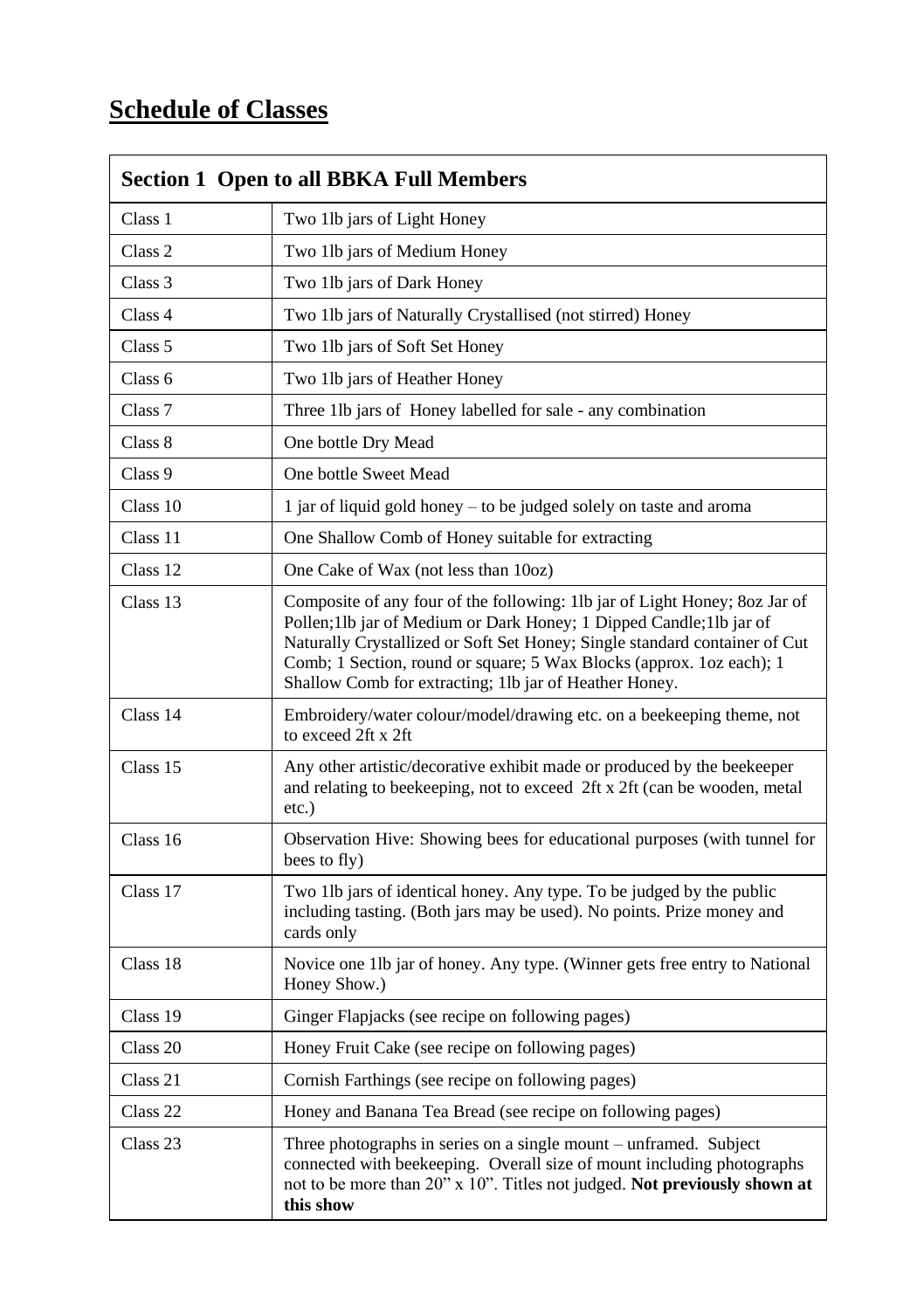| Class 24 | Single photograph, mounted, unframed. Subject connected with<br>beekeeping. Photo not to be more than 8" x 8". Titles not judged. Not<br>previously shown at this show                                                                                                                                                                                                                                                    |
|----------|---------------------------------------------------------------------------------------------------------------------------------------------------------------------------------------------------------------------------------------------------------------------------------------------------------------------------------------------------------------------------------------------------------------------------|
| Class 25 | One decorative wax exhibit. Colouring permitted.                                                                                                                                                                                                                                                                                                                                                                          |
| Class 26 | A display of beeswax flowers (not a plant). Colouring permitted. The<br>container will not be judged.                                                                                                                                                                                                                                                                                                                     |
| Class 27 | Beeswax furniture polish or cream. Any size container. Not a honey jar.<br>Unlabelled.                                                                                                                                                                                                                                                                                                                                    |
| Class 28 | Two moulded beeswax candles. To be displayed erect. One candle will be<br>lit by the judge. The candleholder not to be judged.                                                                                                                                                                                                                                                                                            |
| Class 29 | Two dipped candles. To be displayed erect. One candle will be lit by the<br>judge. The candleholder not to be judged.                                                                                                                                                                                                                                                                                                     |
| Class 30 | Honeybee forage. An arrangement of common flowers (incl. foliage and<br>fruit) from which honeybees gather nectar and pollen. To be staged within<br>a space 2ft by 2ft and judged on its artistic merit and relevance to<br>beekeeping, not on the number of species present. (N.B. rare species must<br>not be exhibited). A list of species must be provided and will be judged as<br>an integral part of the exhibit. |
| Class 31 | Lip Balm - see recipe on following pages                                                                                                                                                                                                                                                                                                                                                                                  |
|          | <b>Section 2 Open to all TBKA Full Members only</b>                                                                                                                                                                                                                                                                                                                                                                       |
| Class 32 | Two 1lb jars of Light Honey.                                                                                                                                                                                                                                                                                                                                                                                              |
| Class 33 | Two 1lb jars of Medium Honey.                                                                                                                                                                                                                                                                                                                                                                                             |
| Class 34 | Two 1lb jars of Dark Honey.                                                                                                                                                                                                                                                                                                                                                                                               |
| Class 35 | Two 1lb jars of Crystallized (not stirred) Honey.                                                                                                                                                                                                                                                                                                                                                                         |
| Class 36 | Two 1lb jars of Soft Set Honey.                                                                                                                                                                                                                                                                                                                                                                                           |
| Class 37 | Five Wax Blocks approximately 1 oz each, any shape. Mounted on a white<br>plate in a clear Polythene bag                                                                                                                                                                                                                                                                                                                  |
| Class 38 | One frame of Honey suitable for extracting.                                                                                                                                                                                                                                                                                                                                                                               |
| Class 39 | One Standard Container of Cut Comb (any weight).                                                                                                                                                                                                                                                                                                                                                                          |
| Class 40 | One Commercial Block of Wax. Rough Cast. Approx. 1lb, to be broken by<br>judge.                                                                                                                                                                                                                                                                                                                                           |
| Class 41 | Three 11b Jars of Honey labelled for sale (any combination).                                                                                                                                                                                                                                                                                                                                                              |
| Class 42 | Special Class for schools—any exhibit relating to bees & beekeeping<br>(collage, display, etc.). Prize cards only, no fees.                                                                                                                                                                                                                                                                                               |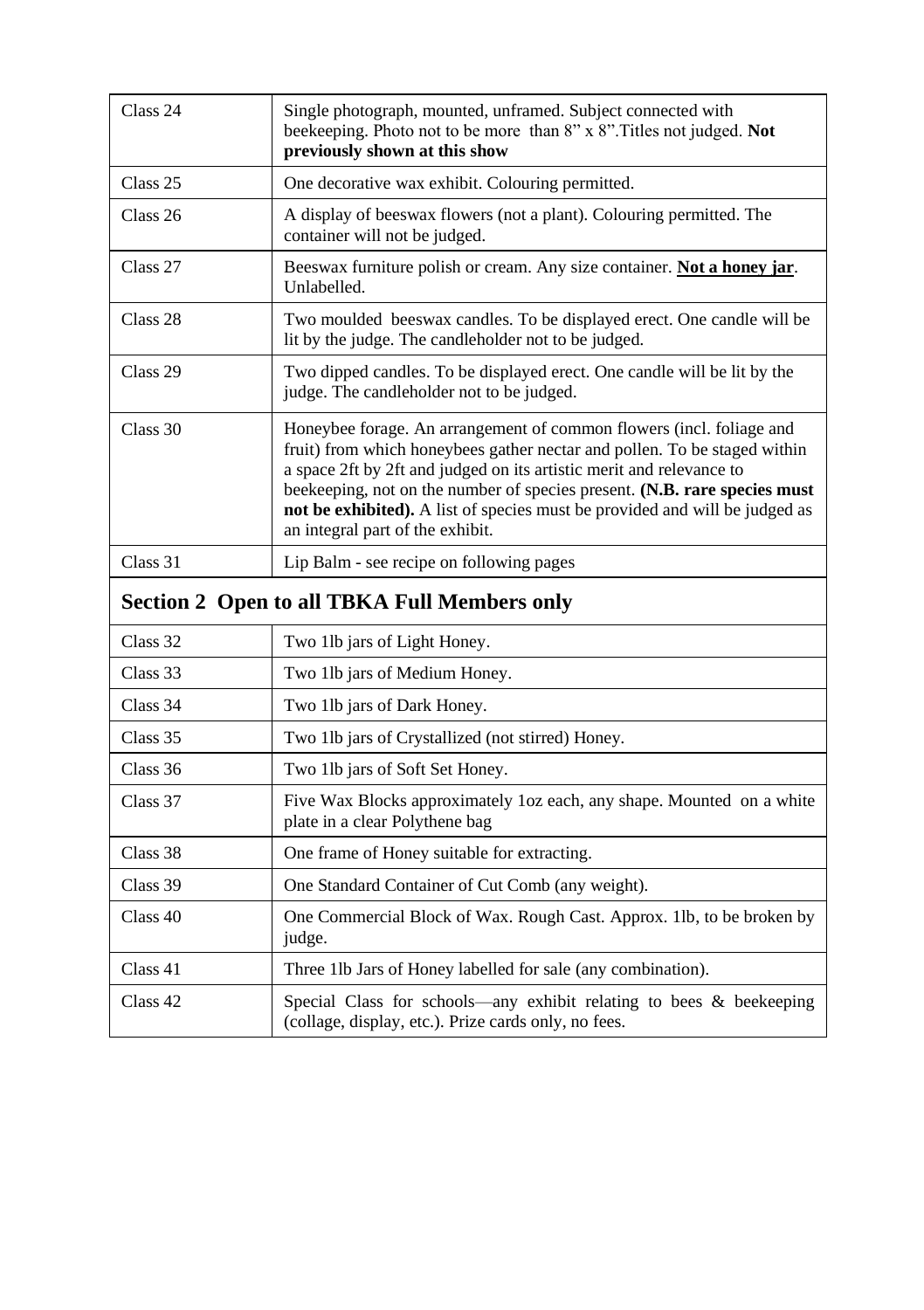#### **RULES & REGULATIONS**

Staging:

All products of the hive must be the bona fide produce of the exhibitor except where stated.

- **1 All entries:** must be made on the form provided and posted with **fees** to reach the show secretary, Mr. Andy Glendinning, by **WEDNESDAY 27 th JULY, 2022.** No entries will be accepted after this date.
- **2 Entry fees:** are as indicated in schedule and MUST be paid before the show.
- **3 All exhibits:** must be staged by 7.15 am on the morning of the first day of the show.
- **4 Judging:** will commence at 7.30 am prompt.
- **5 No exhibit** or any part thereof may be removed until the close of the show.
- **6 No exhibit may be tasted** (except Class 17 ) or in any way interfered with by the exhibitor or any person during the show without the authority of the Show Secretary.

#### **7 Labels:**

Exhibitors must label every jar, section or other exhibit with the labels supplied by the Show Secretary and must not be altered.

Jars and bottles – one label affixed with about half an inch clear between the label and the bottom of the vessel.

Cut comb - one label on one side of the container, one on the lid.

Comb for extracting - one label on the right hand side of the top bar, one on the righthand top face of the case.

Wax polish - one label on the side of the container, one on the lid.

Cake of wax - one label on the wax, one on the container (if possible the righthand side).

Wax blocks - one label on the side of one block, one on the container.

Candles - one label on the base of the candle holder.

Beeswax flowers - one label on base of the container.

Cookery – one label on cooked item, one on the plate.

Lip balm - one label on top of the container, one on the container's side.

Photo/s - one label on top right hand side.

Artistic objects – one label on top right hand side or on base.

Forage - one label on the container, one on the plant list, top right hand side.

Except where otherwise specified, no exhibitor's card, trade mark, label name or writing may be placed on or attached to any part of an exhibit.

- **8 All honey** exhibited must be the bone fide produce of the exhibitor's own bees.
- **9 Extracted honey** must be exhibited in clear 1lb squat glass jars with British Standard pattern and lacquered commercial screw tops, except where otherwise stated.
- **10 Wax** may be exhibited polished or unpolished at the discretion of the exhibitor.
- **11 Honey colour:** British Standards Institution Grading Glasses will be used.
- **12 Mead** must be shown in clear colourless glass PUNTED bottles of round section of approximately 26 fluid ounces capacity with rounded, not sloping, shoulders and without fluting or ornamentation of any kind. Bottles with shallow punts are acceptable. Bottles must be corked with white plastic-topped corks, which must be removable without the use of a mechanical aid (eg corkscrew). No alcohol or flavoring may be added to mead, but acids, nutrients and tannin may be used.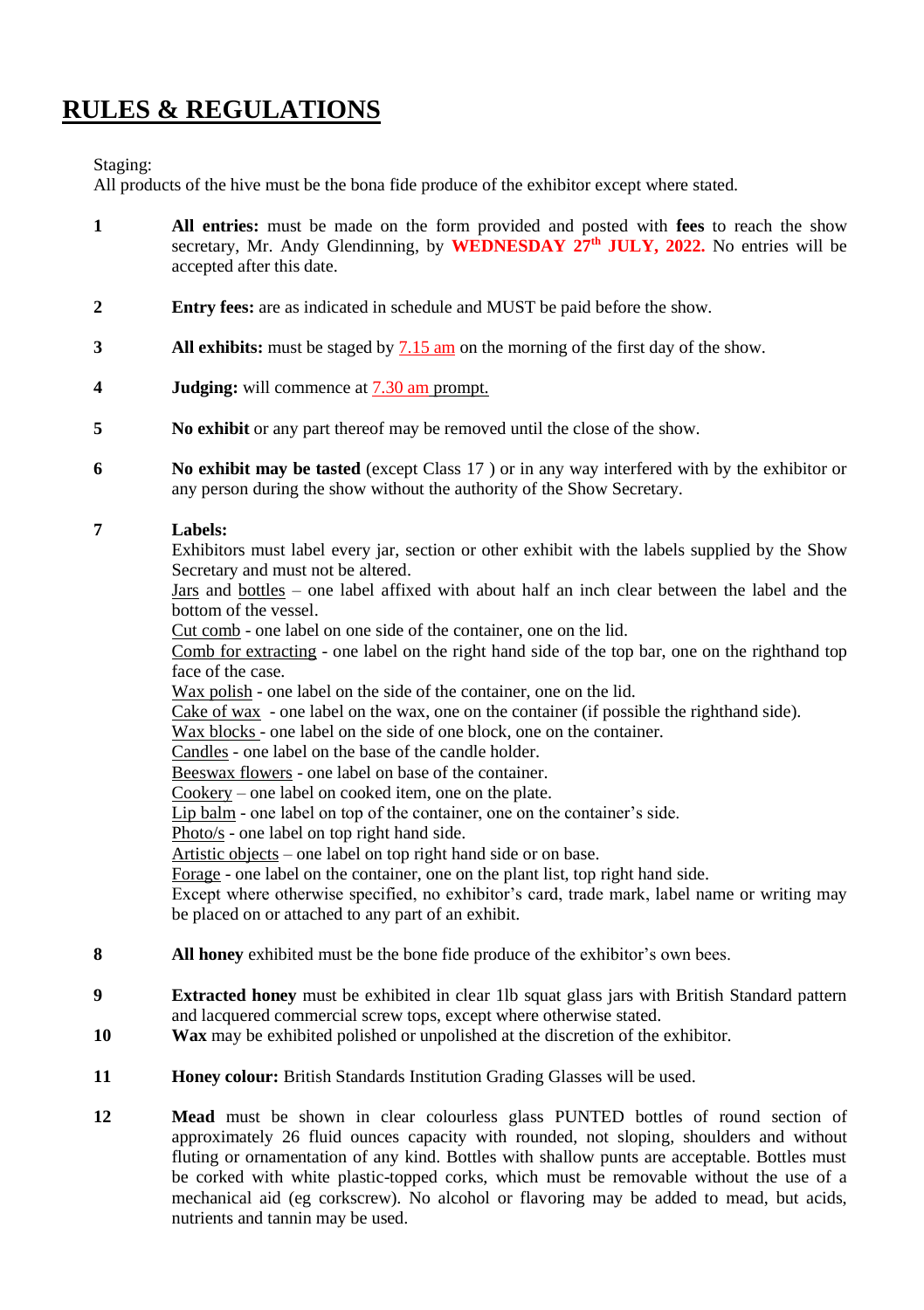- **13 Uniformity:** Classes requiring the staging of more than one exhibit of the same type, the containers (when used) and the exhibits shall be matching in all respects.
- **14 Awards:** Exhibitors may make more than one entry in a class, but no single exhibit may be shown in more than one class and an exhibitor shall not be entitled to more than one award in any one class. Joint owners are not allowed to make separate entries. Non SBKA members are only eligible for prize cards and not silverware or trophies.
- **15 The committee** will take ordinary care of exhibits, but will not be responsible in any circumstances for the loss or damage sustained by exhibitors in any way whatsoever.
- **16 Disqualification:** The Show Secretary reserves the right to refuse any entry or exhibit without a reason being given.
- **17 Objections:** Any protest by an exhibitor must be made in writing by 5pm on the first day of the show. It must be accompanied by a deposit of £1. Should the protest be sustained, or be considered reasonable, the deposit will be returned.
- **18 The decision of the Show Secretary** on any matter whatsoever, under or in relation to the foregoing rules and regulations, or on any protest or objection in relation thereto or to any exhibits, shall be final and conclusive.
- **19 Challenge cups and trophies** won in the previous year to be returned to the Show Secretary by **Thursday 21st July 2022 in a clean polished condition.**
- **20 Novice classes: "**Novice" is an exhibitor who has not previously won a prize **in any honey show**.

#### **POINTS AWARDS**

Points awarded are calculated on the following basis:

| First    | <b>Second</b> | Third    | <b>Highly</b><br><b>Commended</b> | <b>Commended</b> |
|----------|---------------|----------|-----------------------------------|------------------|
| 5 points | 4 points      | 3 points | 2 points                          | 1 point          |

#### **PRIZE MONEY and ENTRY FEES**

|               | Prize Money |                 |          |                   |
|---------------|-------------|-----------------|----------|-------------------|
|               | $I^{st}$    | 2 <sub>nd</sub> | $3^{rd}$ | <b>Entry Fees</b> |
| Classes 1-16  | £ 1.50      | £1.00           | £0.50    | £0.50             |
| Class 17      | $£$ 3.00    | £2.00           | £1.50    | No fee            |
| Class 18      | £10.00      | £2.00           | £1.50    | £0.50             |
| Class $19-41$ | £1.50       | £1.00           | £0.50    | £0.50             |
|               |             |                 |          |                   |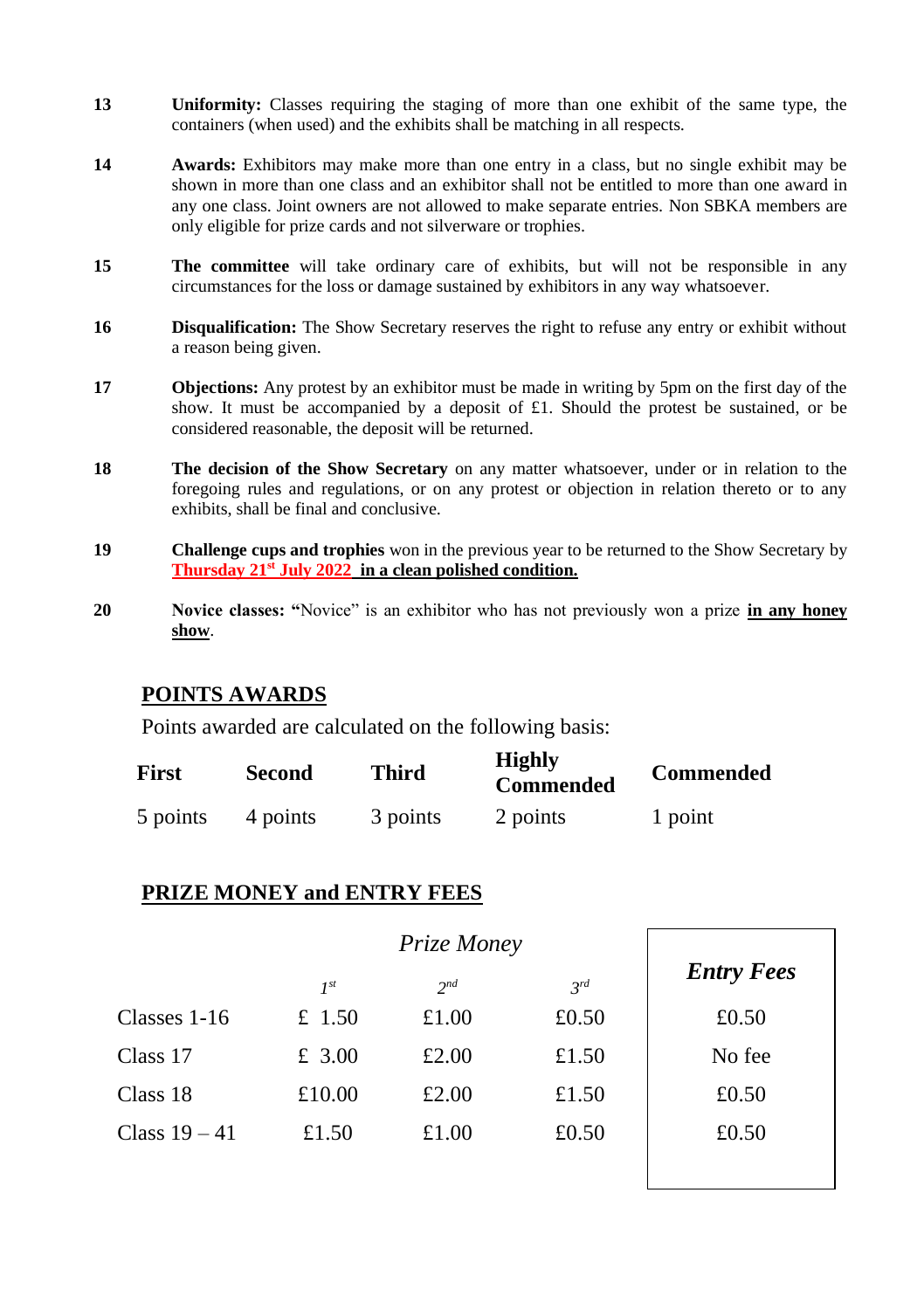#### **GUIDANCE FOR EXHIBITORS**

Extracted honey must be exhibited in clear 1lb squat glass jars with British Standard pattern and lacquered commercial screw tops, except where otherwise stated. In order for the judges to know that the jar is the correct weight, all jars should be filled to at least the "fill line" and no daylight should be visible between the honey surface and the lid when the jar is filled.



A few exhibits are marked down by the judges because of incipient granulation. Exhibitors are advised to use a torch to examine their entries to ensure clarity of the exhibits.



New exhibitors are advised to read the 'Preparing to show' guide on SBKA's website: <https://www.somersetbeekeepers.org.uk/> Photos courtesy of the National Honey Show.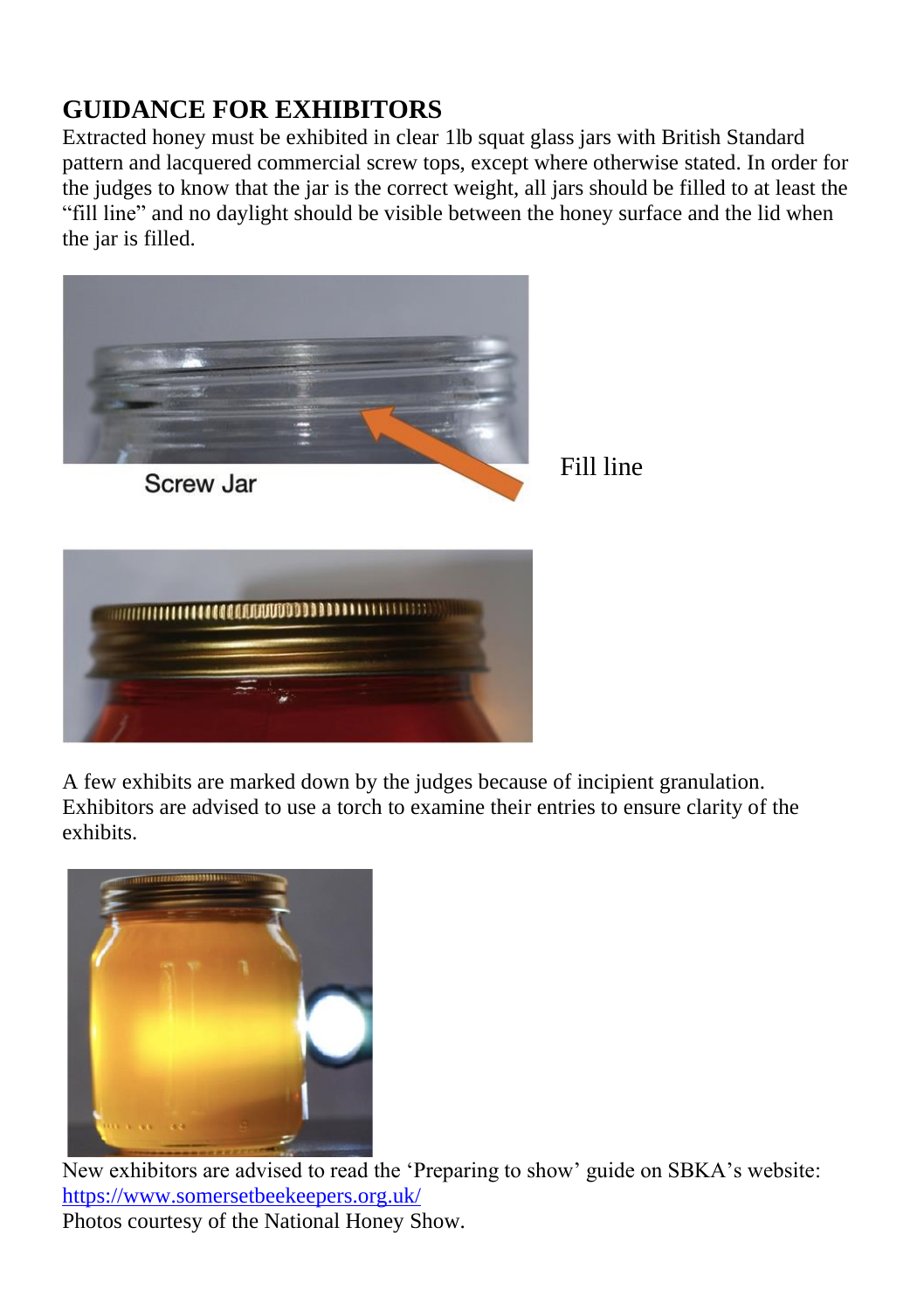#### **ENTRY FORM**

#### **SOMERSET BEEKEPERS' ASSOCIATION (Taunton & District Division) TAUNTON HONEY SHOW**

**Send entries and payment, unless by e-mail, to the Show Secretary, Mr Andy Glendinning,** 

**By post, 2 Church Close, Lydeard St. Lawrence, TA4 3S, or**

**By e-mail, [andyglendinning@aol.com,](mailto:andyglendinning@aol.com)**

**Entires must be received by 18.00 on Wednesday 27th July 2022**

**(Payment for entries by email will be due when staging at show)**

**PLEASE USE THE FORM ON THE REVERSE OF THIS SHEET. If you need more space, please use an extra sheet**

| <b>Brought from overleaf</b>                 |
|----------------------------------------------|
| <b>Total from any additional sheets used</b> |
| <b>Donation to Show</b>                      |
| <b>Total amount enclosed</b>                 |

| £ | p |
|---|---|
|   |   |
|   |   |
|   |   |
|   |   |

**Cheques to be made payable to Taunton & District Beekeepers**

On making these entries, I declare that the above specimens **are produced by my own bees** and agree to abide by the rules.

| NAME     |  |
|----------|--|
|          |  |
|          |  |
|          |  |
|          |  |
|          |  |
|          |  |
|          |  |
|          |  |
| $DATE^*$ |  |
|          |  |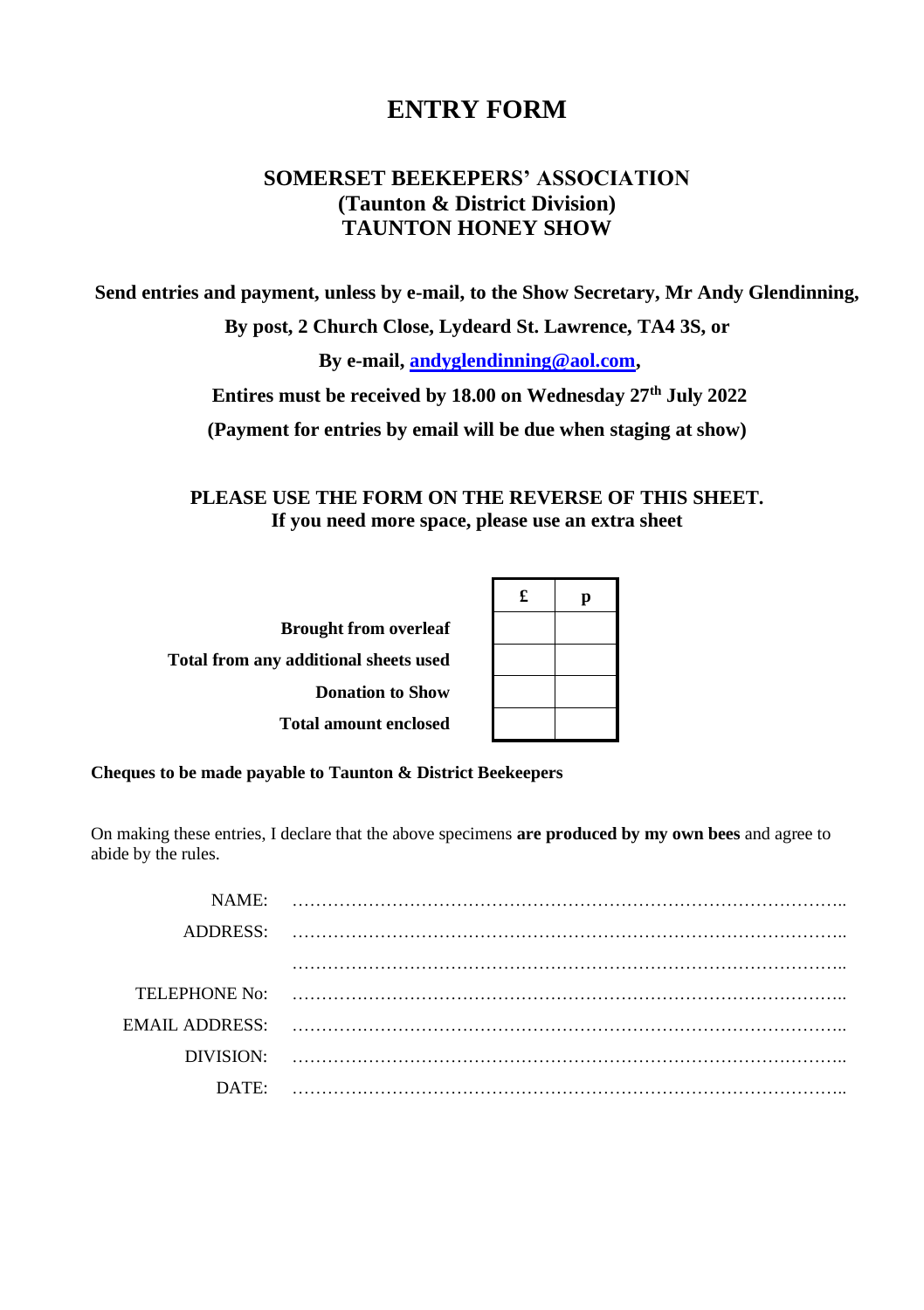| <b>Class No</b> | Please use only one line per entry | <b>Entry Fee</b> |
|-----------------|------------------------------------|------------------|
|                 |                                    |                  |
|                 |                                    |                  |
|                 |                                    |                  |
|                 |                                    |                  |
|                 |                                    |                  |
|                 |                                    |                  |
|                 |                                    |                  |
|                 |                                    |                  |
|                 |                                    |                  |
|                 |                                    |                  |
|                 |                                    |                  |
|                 |                                    |                  |
|                 |                                    |                  |
|                 |                                    |                  |
|                 |                                    |                  |
|                 |                                    |                  |
|                 |                                    |                  |
|                 |                                    |                  |
|                 |                                    |                  |
|                 |                                    |                  |
|                 |                                    |                  |
|                 | Amount transferred overleaf        |                  |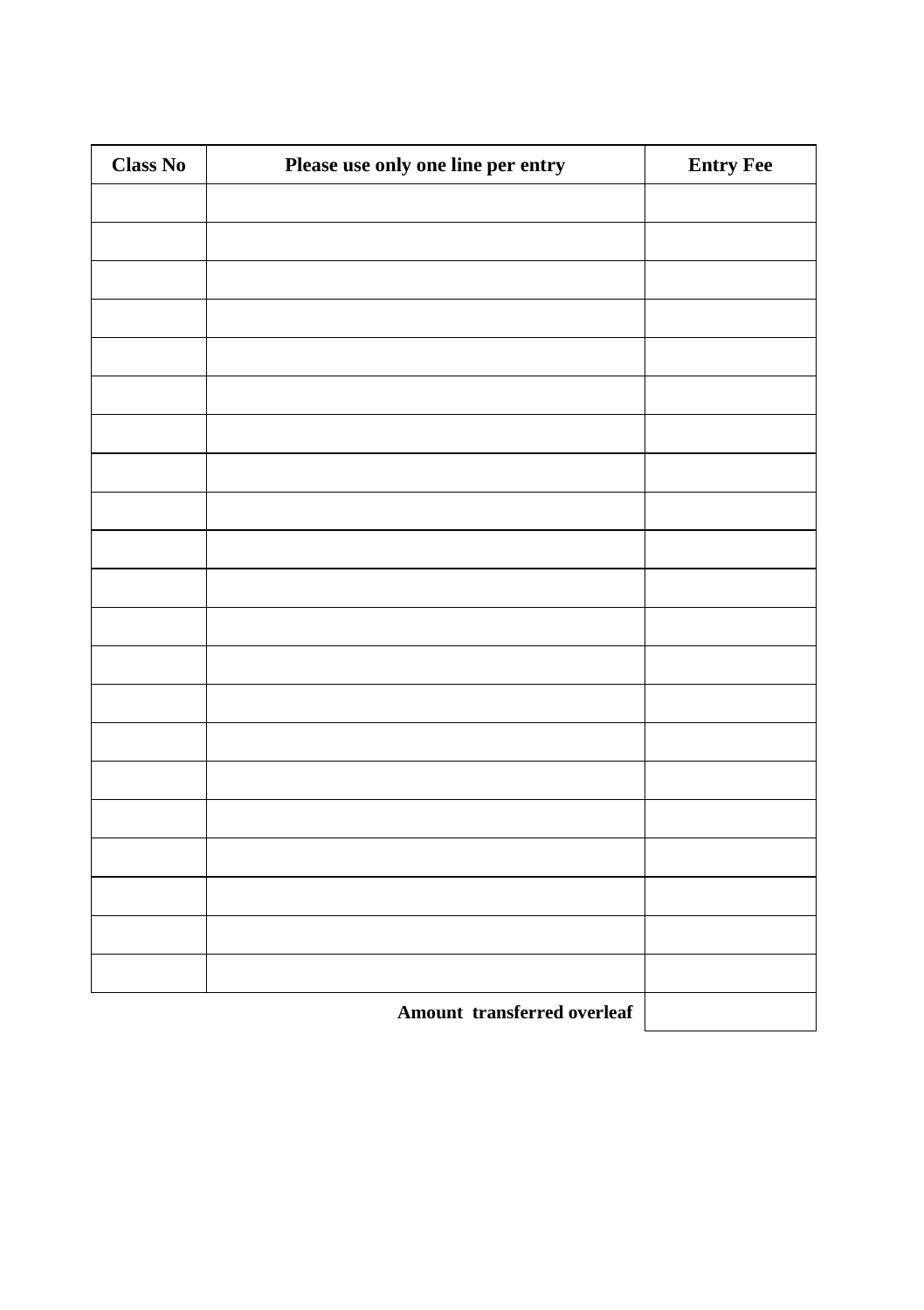#### **RECIPES**

**Note: Cookery classes must be displayed in a clear polythene sealable bag on a white card plate with a white doily.**

| Class 19              | <b>Ginger Flapjacks</b> |  |
|-----------------------|-------------------------|--|
| Display 6 flapjacks   |                         |  |
| $175g/6$ oz margarine | $140g / 5$ oz honey     |  |

1 tblsp. ground ginger 225g / 8 ozs quick cooking oats.

#### **Method**

Place honey and margarine in a large saucepan and heat gently until margarine has melted.Stir in the ginger and oats and mix well. Turn mixture into a greased tin ( a shallow one  $11''$  x 7") and bake at 375F . Gas mark 7 for 25-30 mins. Leave to cool in the tin. Cut into fingers,

#### **Class 20 Honey Fruit Cake**

-----------------------------------

 $170g / 6$  oz margarine  $140g / 5$  oz soft brown sugar 3 eggs A little milk, if necessary Grated rind of 1 small lemon  $\frac{1}{2}$  Level tsp. grated nutmeg  $100g / 4$  oz currants  $100g / 4$  oz sultanas  $50g / 2 oz$  raisins  $50g / 2 oz$  mixed peel

 $60g / 2$  oz clear honey  $340g / 12$  oz self-raising flour

#### **Method**

Cream together the margarine, honey and sugar., then beat in the eggs and grated lemon rind. Add the sifted flour, peel, nutmeg and dried fruit. Mix with sufficient milk to make a soft dropping consistency. Grease and line an 8" square cake tin and fill with the mixture. Bake on the centre shelf at Gas Mark 3: 325F: 160C : for  $1\frac{1}{4}$  to  $1\frac{1}{2}$  hours. Leave to cool in the tin for 10 minutes, then turn out on a wire rack.

-------------------------------

#### **Class 21 Cornish Fairings Display 6 biscuits**

 $175g / 6$  oz plain flour 1 tbsp. clear honey

 $100g / 4$  oz butter  $100g / 4$  oz soft brown sugar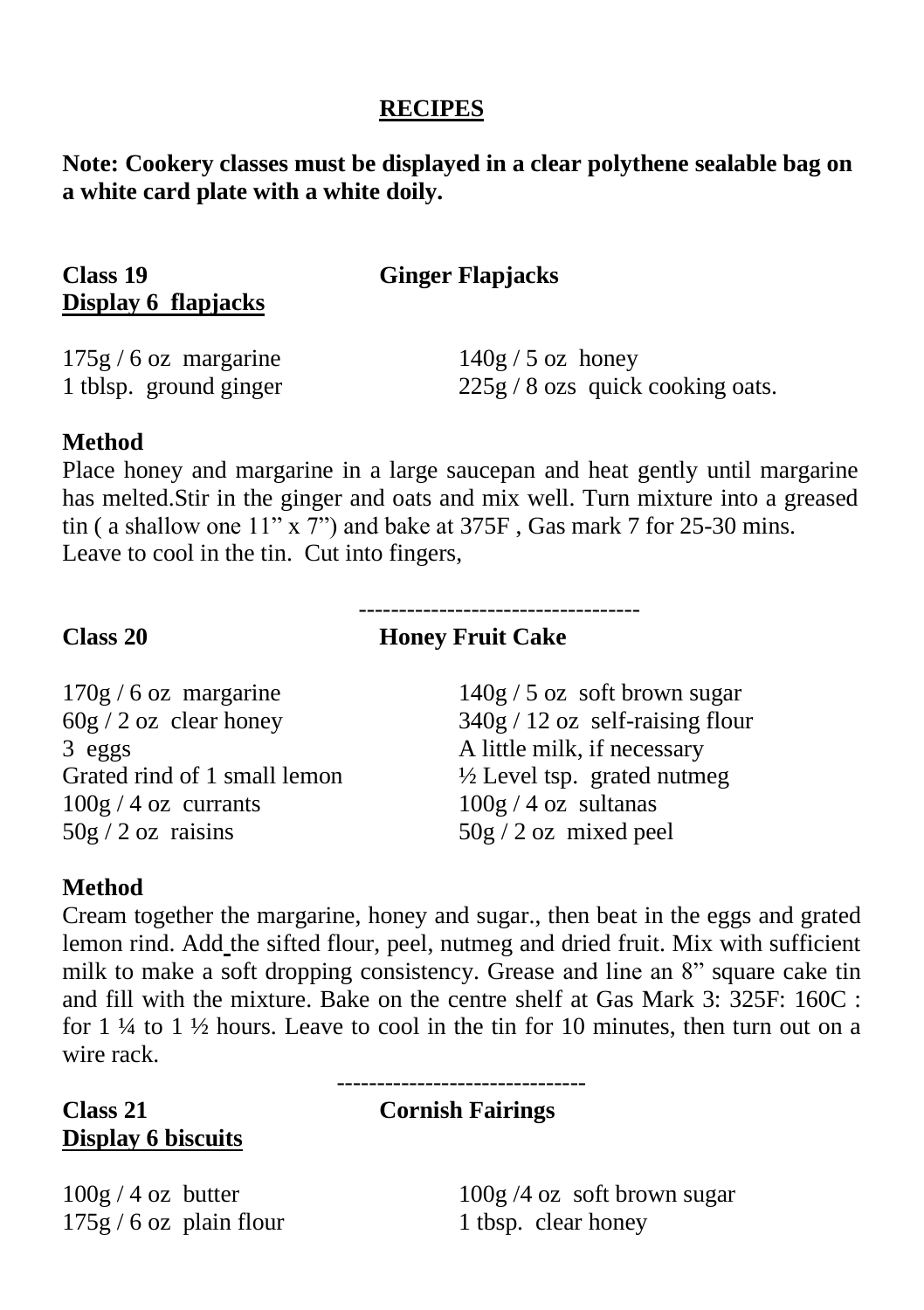<sup> $1/2$ </sup> tsp. ground ginger  $\frac{1}{2}$  tsp. ground cinnamon<br>1 tsp. bicarbonate of soda  $\frac{1}{2}$  tsp. mixed spice 1 tsp. bicarbonate of soda

#### **Method**

Heat the oven to 180c /350F/Gas 4 and grease two baking sheets . Melt the butter, sugar and honey in a pan over low heat. Add the remaining ingredients and beat until well blended. Place spoonfuls well apart on the prepared baking sheets. Bake in oven for about 15 mins. Until golden brown and the tops are cracked. Leave to cool on the baking sheet for 1min., then transfer to a wire rack to finish cooling. Makes 12.

**------------------------------------**

#### **Class 22 Honey and Banana Tea bread**

 $\frac{1}{4}$  level tsp. freshly grated nutmeg 6 tblsp. honey  $100g / 4$  oz sultanas  $2eggs$ 100g / 4 oz butter /margarine Grated rind of one lemon 100g / 4 oz caster sugar

 $225g / 8$  oz self-raising flour  $225g / 8$  oz peeled and mashed bananas

#### **Method**

Pre-heat oven to 160 C /325F Gas mark 3.Grease a 2 lb loaf tin and line the base. Place the flour , nutmeg and butter into a large bowl and rub together to form breadlike crumbs. Add the mashed banana, sugar, lemon rind eggs and honey into the flour mixture and beat until well combined. Stir in the sultanas. Place into the prepared tin and level the surface.Bake in pre-heated oven for 1 ¼ hr

-----------------------------------------

#### **Class 31 Lip Balm**

4.5 tblsp. olive oil or walnut oil 1 tblsp. grated beeswax 4 drops or the contents of 1 capsule vitamin E oil

#### **Method**

Using a double saucepan or a pyrex jug in a saucepan, melt the beeswax and oil together. When melted add the vitamin E oil and stir well. You can add four drops of essential oil if you decide to add fragrance.

Pour into clean 15ml. containers and leave to cool slowly. Makes five.